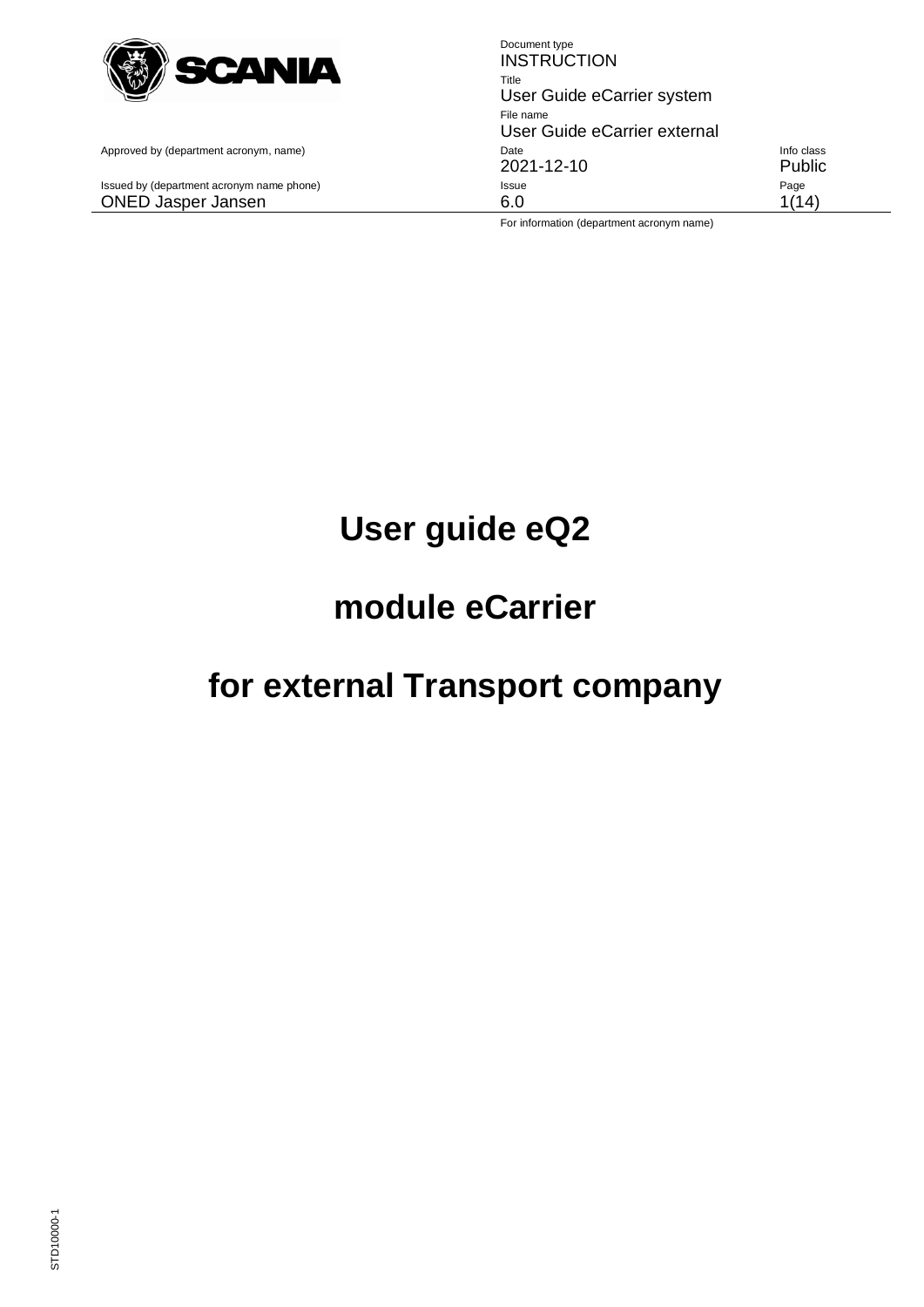

Issued by (department acronym name phone) Issue

Document type **INSTRUCTION** Title User Guide eCarrier system File name User Guide eCarrier external Approved by (department acronym, name) example and the Date Info class control of the class 2021-12-10 Public<br>
Issue Page ONED Jasper Jansen 2(14)

## **Update history**

| 1.0              | <b>First version</b>        | 2005-04-28 | <b>SSSISB</b> |
|------------------|-----------------------------|------------|---------------|
| $\overline{2.0}$ | Module renamed              | 2005-09-21 | <b>SSSISB</b> |
| 3.0              | New functionality added     | 2008-06-16 | <b>SSSSID</b> |
| 4.0              | New functionality added     | 2008-12-13 | <b>SSSSID</b> |
| 5.0              | New functionality added     | 2013-11-13 | <b>SSSVLJ</b> |
| 6.0              | User Interface (UI) changed | 2021-12-10 | <b>JJASBV</b> |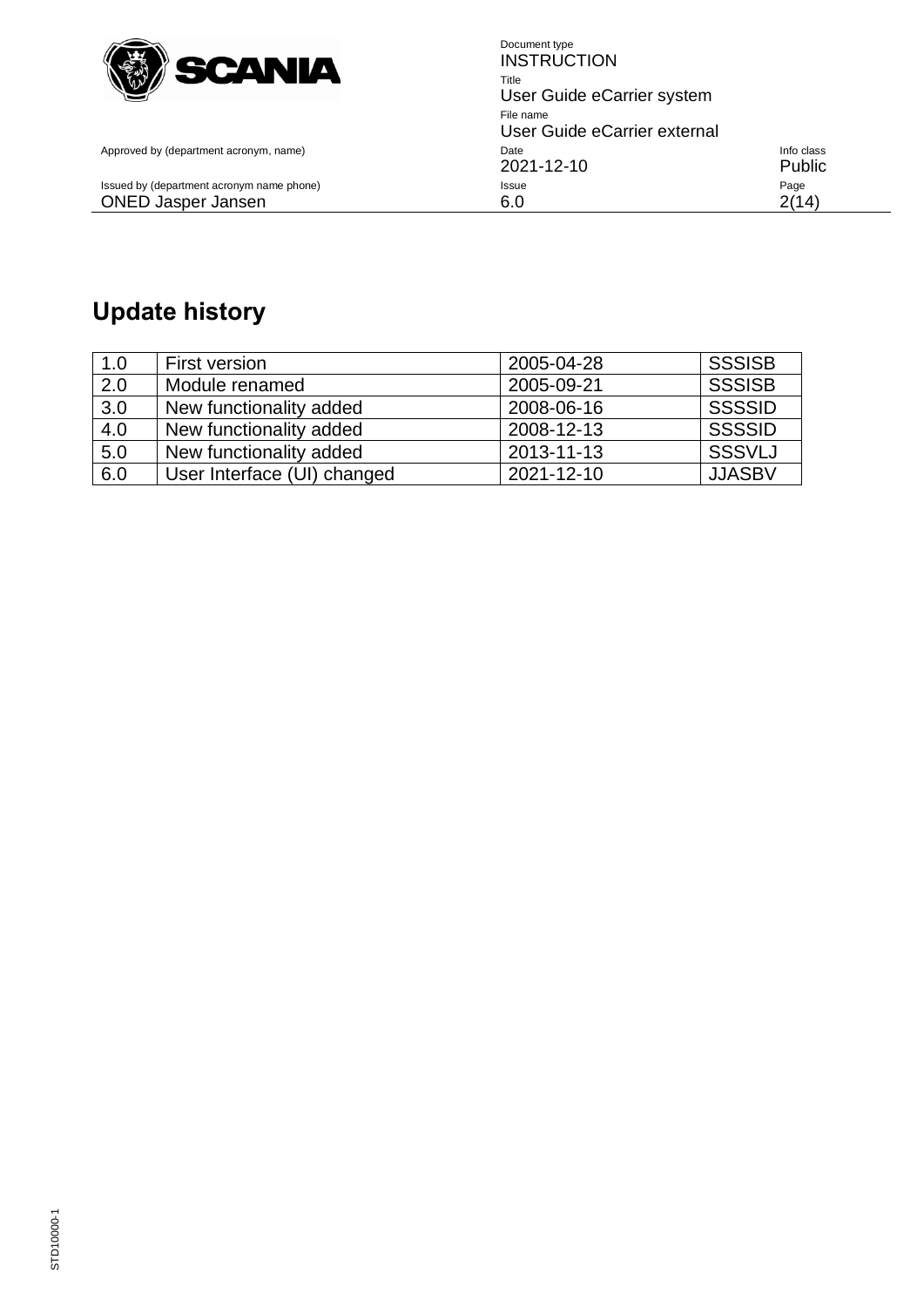

Approved by (department acronym, name)

Issued by (department acronym name phone) **ONED Jasper Jansen** 

Document type **INSTRUCTION** Title User Guide eCarrier system File name User Guide eCarrier external Info class Date 2021-12-10 Public Page Issue  $6.0$  $3(14)$ 

## Index

| Appendix C - UserIDs and Passwords  Error! Bookmark not defined. |  |
|------------------------------------------------------------------|--|
|                                                                  |  |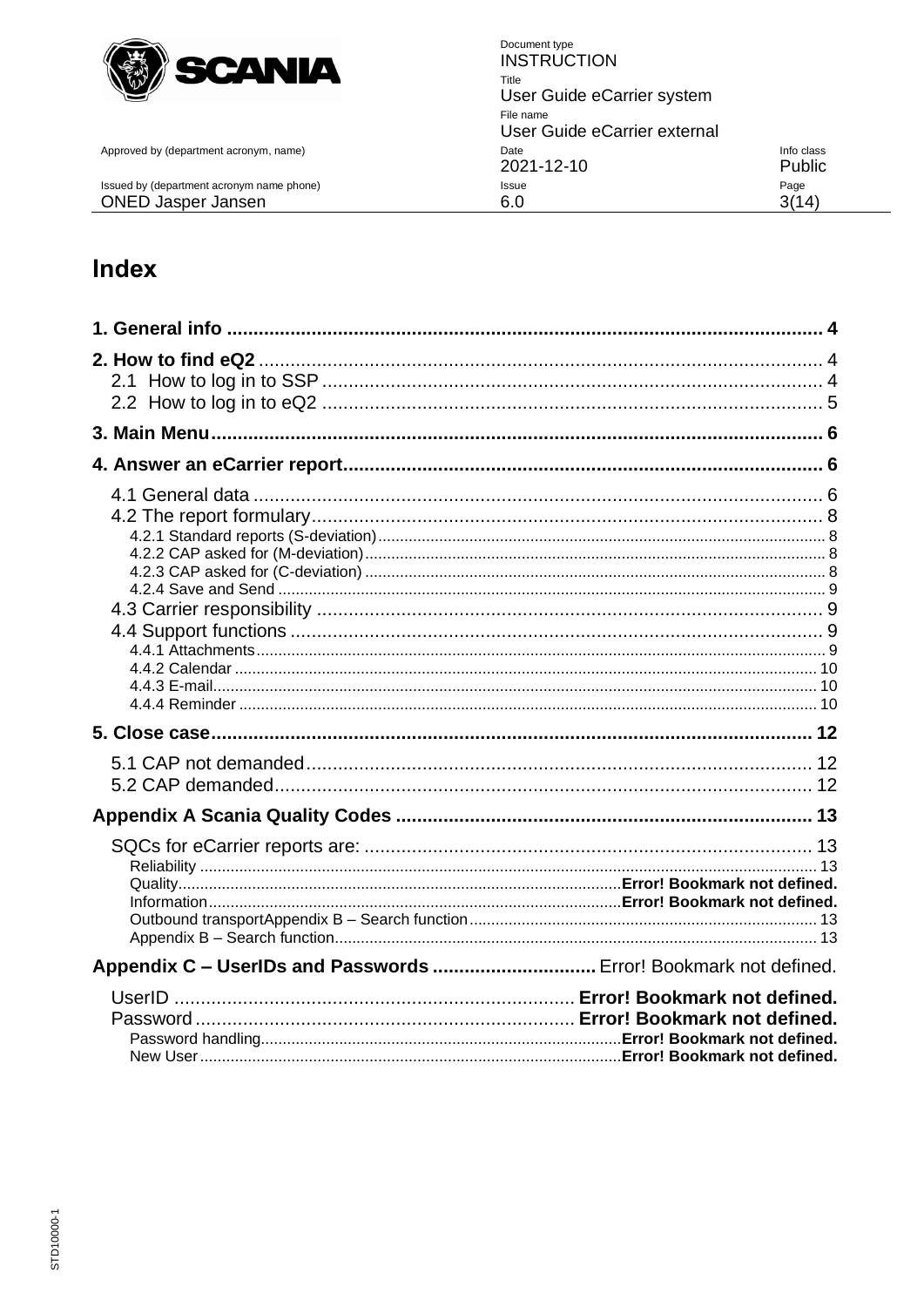

<span id="page-3-0"></span>

Document type **INSTRUCTION** Title User Guide eCarrier system File name User Guide eCarrier external Approved by (department acronym, name) and the Info class of the Info class of the Info class of the Info class 2021-12-10 Public Issued by (department acronym name phone) **Issue Issue Page Page** ONED Jasper Jansen 6.0 4(14)

## **1. General info**

External supplier users should always first check the BOT / FAQ / user manuals, then contact their local eQ2 administrator for support / questions. The local administrator can contact the [purchasing.system.support@scania.com](mailto:purchasing.system.support@scania.com) or for local suppliers in Latin America [SupplierPortal.SLA@scania.com](mailto:SupplierPortal.SLA@scania.com) .

Check the CVS10 - TRATON Customer Requirements regarding system access and contact window. When the filled out documents "Validation Routine" and "Carry Over Routine" were not uploaded in the eQ2 system, support requests might get lower priority.

The demand to check and validate at least every ½ year the eQ2 contact window and assure the carry over routine for the local administrator, including the upload of both documents, is also applicable for Carriers.

## **How to access the eQ2-system**

## <span id="page-3-1"></span>**2. How to find eQ2**

You find the link to the eQ2 system on Scania Supplier Portal (SSP) [https://supplier.scania.com](https://supplier.scania.com/) To get access to SSP, contact your company SSP administrator to set up an account.

## <span id="page-3-2"></span>**2.1 How to log in to SSP**

First time you log in to SSP, add your SSP user name you received from your local SSP administrator and click on "Forgot password". Follow the instructions on screen to set a password for SSP.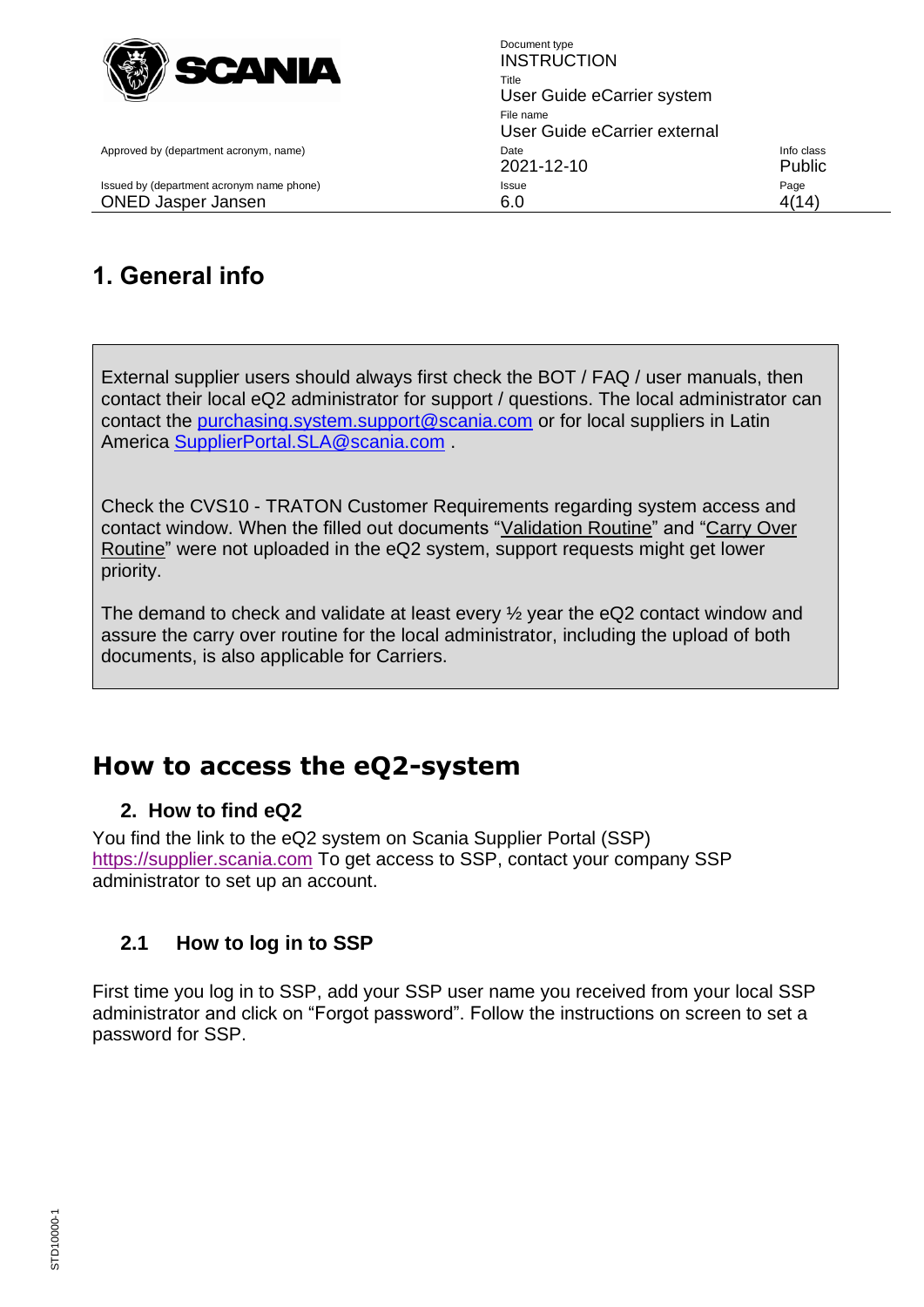

Document type **INSTRUCTION** Title User Guide eCarrier system File name User Guide eCarrier external Approved by (department acronym, name) and the Info class of the Info class of the Info class of the Info class 2021-12-10 Public Issued by (department acronym name phone) **Issue Issue Page Page** ONED Jasper Jansen 6.0 6.0 5(14)



## <span id="page-4-0"></span>**2.2 How to log in to eQ2**

Click on the link to eQ2 on SSP (<https://supplier.scania.com/applications/eq2/> ). First time you log in to the eQ2, you have to write the eQ2 user name and password you received from your local administrator (see below, this is not the same credentials as used for SSP), to map the eQ2 account with the SSP account. Next time you log in via SSP, you will have direct access to eQ2.

**Every user in the system must have a personal user id for SSP and Q2. Group accounts and/or sharing log in credentials are not allowed.**

| eQ2 - System   |                                                                                                                                             |  |  |
|----------------|---------------------------------------------------------------------------------------------------------------------------------------------|--|--|
|                | Please enter the login credentials for your eQ2 account. This will be mapped to your AD user.<br>Next time you will logged in automatically |  |  |
| User id:       |                                                                                                                                             |  |  |
| User password: |                                                                                                                                             |  |  |
| <b>Submit</b>  | Reset                                                                                                                                       |  |  |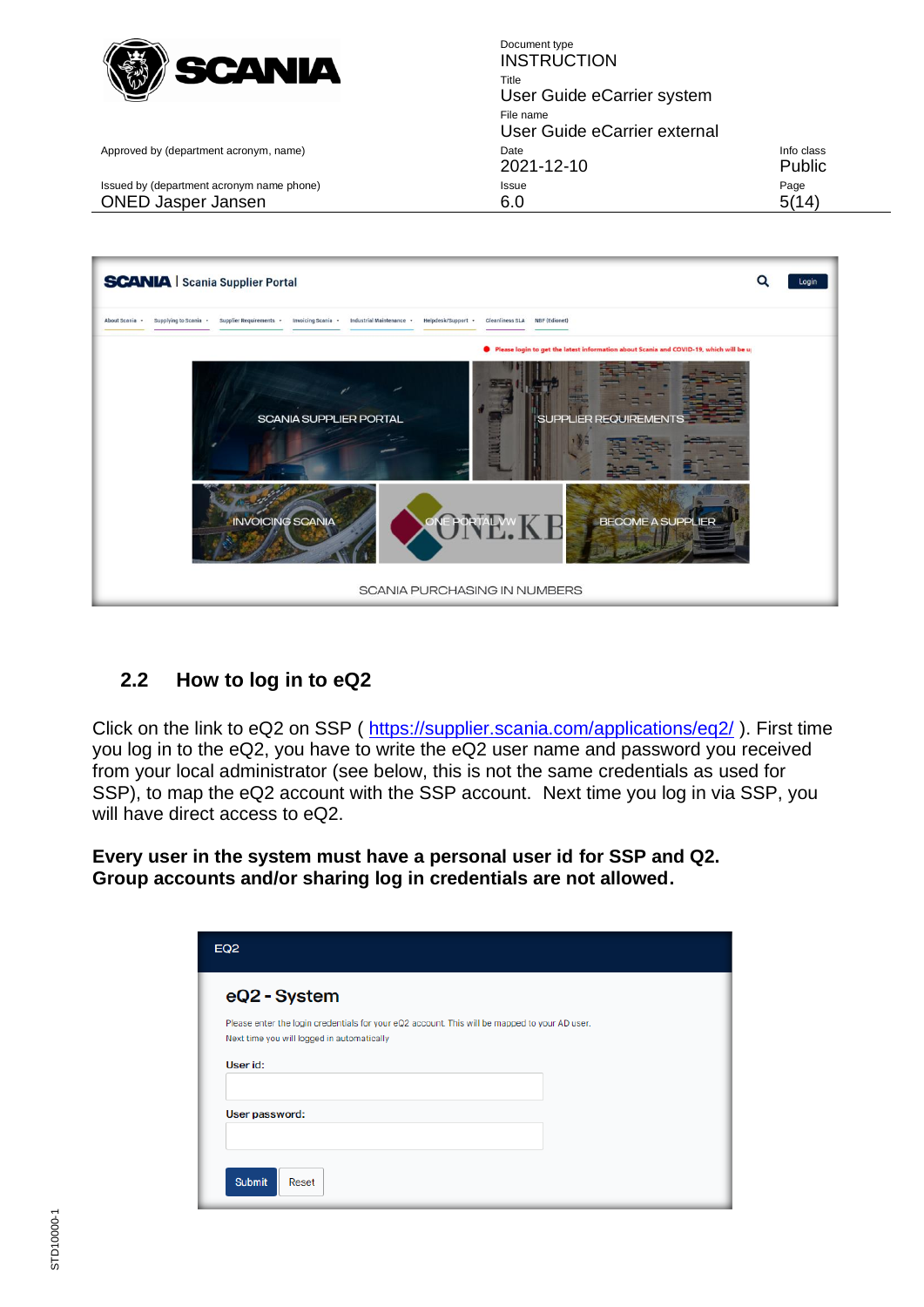

Document type **INSTRUCTION** Title User Guide eCarrier system File name User Guide eCarrier external Approved by (department acronym, name) and the Info class of the Info class of the Info class of the Info class 2021-12-10 Public Issued by (department acronym name phone) **Issue Issue Page** ONED Jasper Jansen 6.0 6(14)

## <span id="page-5-0"></span>**3. Main Menu**

Once you have logged on to the system you will see the main menu. The main Menu features "My Open Cases", which is an overview of the current open reports which you as a user are responsible for.

| <b>EQ2</b><br>Home<br>My open eScr cases | Actions $\sim$     | Search/ Update Contacts $\sim$<br>User Guides $\vee$ |                              |                    |                 | number    | <b>Click on the report</b> | $\bullet$<br>lout         | $\sqrt{2}$ |
|------------------------------------------|--------------------|------------------------------------------------------|------------------------------|--------------------|-----------------|-----------|----------------------------|---------------------------|------------|
| Number                                   |                    | <b>Report Description</b>                            |                              | <b>Issued Date</b> |                 |           | <b>Supplier No</b>         |                           |            |
| <b>Number</b>                            |                    | <b>Report Description</b>                            |                              | <b>Issued Date</b> |                 |           | <b>Supplier No</b>         |                           |            |
| My open eCarrier cases                   |                    |                                                      |                              |                    |                 |           |                            |                           |            |
| <b>Number</b>                            | <b>Issued Date</b> | ing Pru                                              | <b>Failure Mode Category</b> |                    | <b>Cms Code</b> | e-LC Code | <b>Updated by user</b>     | CapAsked                  |            |
|                                          |                    |                                                      |                              |                    |                 |           |                            | Number of open cases: 110 |            |
| <b>Number</b>                            | sued Date          | <b>Issuing Pru</b>                                   | <b>Failure Mode Category</b> |                    | <b>Cms Code</b> | e-LC Code | <b>Updated by user</b>     | CapAsked                  |            |
| C18863                                   | 2021-11-22         | Scania - Logistics Centre Netherlands ON             | Late pick up                 |                    | S - Standard    |           |                            | Yes                       |            |

## <span id="page-5-1"></span>**4. Answer an eCarrier report**

To answer a new eCarrier report click on the report number, see **Error! Reference source not found.**.

## <span id="page-5-2"></span>**4.1 General data**

The basic information for the deviation is shown in the beginning of the report. Here you can find:

- 1. The name and phone number of the person who has issued the report.
- 2. Which Scania unit and responsible transport coordinator
- 3. The Scania Quality Code, see appendix A for more info.
- 4. The classification of the deviation, Standard, Major or Critical.
- 5. The description of the deviation.
- 6. Expected actions and additional information from Scania.
- 7. If Corrective Action Plan (CAP) is asked for
- 8. Attachments from Scania, i.e. pictures of the deviation.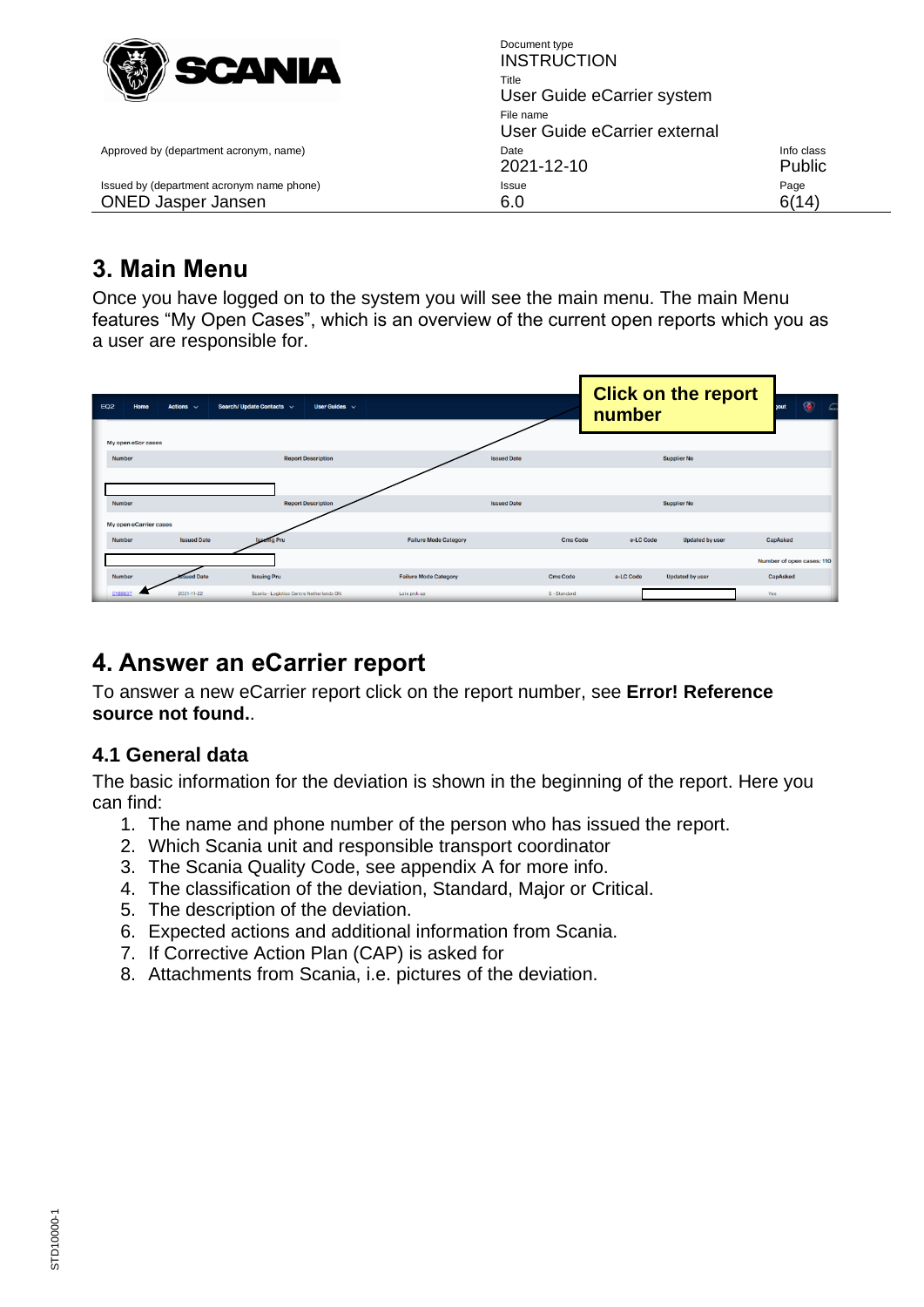

Further down in the report you will find the following information and functionality:

- 9. A dialogue box where you can read and write comments from/to Scania. All information will be logged with user name, date and time both from Scania and the Carrier. For more info see Picture
- 10.The Carrier has also the possibility to add attachments. For more info see [4.4.1](#page-8-3)  **[Attachments](#page-8-3)**

| <b>Attachments links from Scania</b>                                                                 |  |  |  |  |  |
|------------------------------------------------------------------------------------------------------|--|--|--|--|--|
| Dialogue between Scania and carrier:                                                                 |  |  |  |  |  |
|                                                                                                      |  |  |  |  |  |
|                                                                                                      |  |  |  |  |  |
|                                                                                                      |  |  |  |  |  |
|                                                                                                      |  |  |  |  |  |
| 2000 characters left                                                                                 |  |  |  |  |  |
| Attachment from carrier:                                                                             |  |  |  |  |  |
| Bestand kiezen Geen bestand gekozen                                                                  |  |  |  |  |  |
| Add                                                                                                  |  |  |  |  |  |
| (Allowed file types: .doc .docx .xls .xlsx .ppt .pptx .pdf .jpeg .jpg .bmp .txt .gif .png .wmv .mov) |  |  |  |  |  |
| (Files must be less than 20 MB)                                                                      |  |  |  |  |  |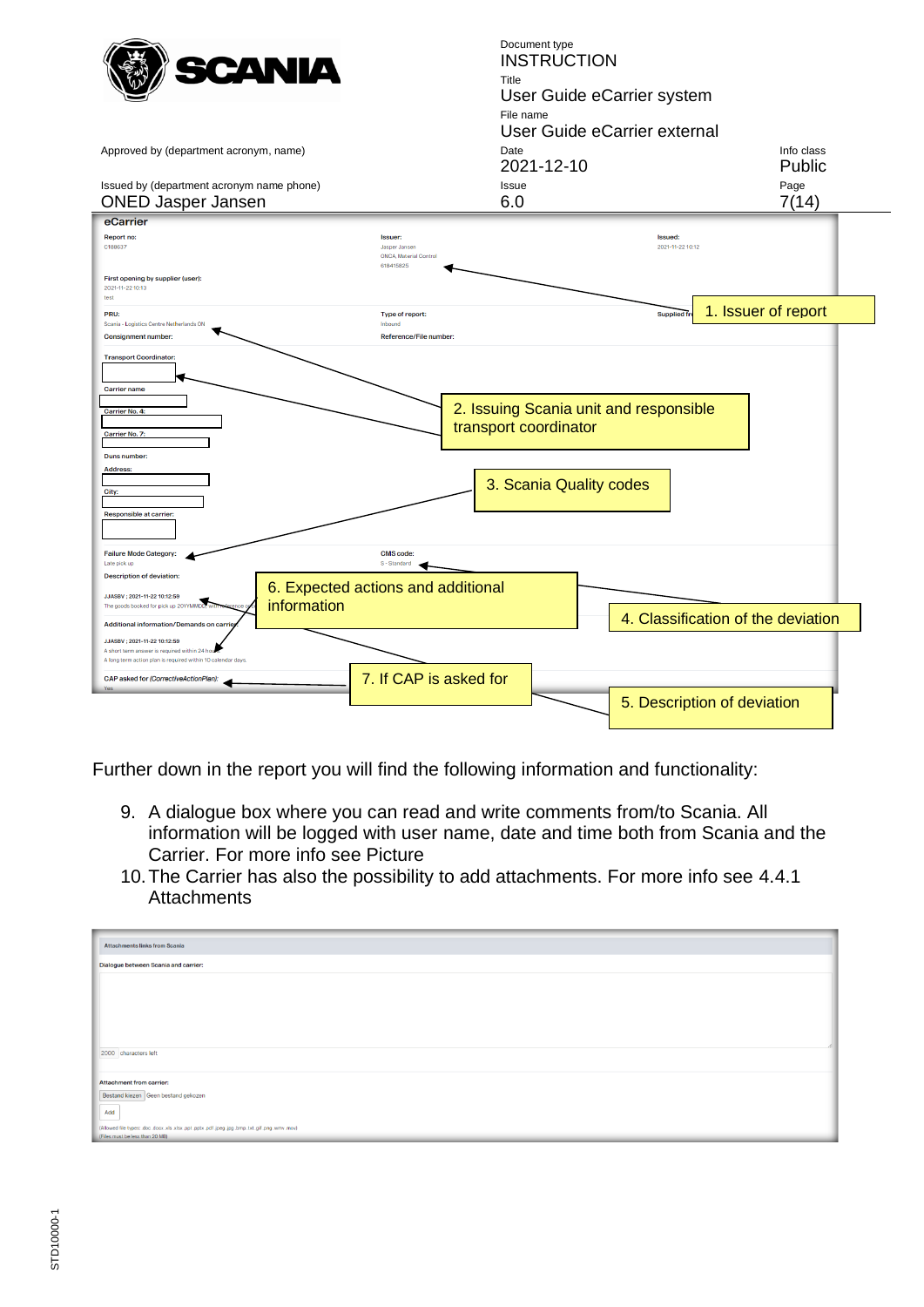

Document type **INSTRUCTION** Title User Guide eCarrier system File name User Guide eCarrier external Approved by (department acronym, name) and the Info class of the Info class of the Info class of the Info class 2021-12-10 Public Issued by (department acronym name phone) **ISSUE** Issue **ISSUE Page** Page ONED Jasper Jansen 6.0 6.0 8(14)

## <span id="page-7-0"></span>**4.2 The report form**

### <span id="page-7-1"></span>*4.2.1 Standard reports (S-deviation)*

For standard reports (S) the carrier shall answer in the dialog box. The issuer will close the report as soon as the answer from the carrier is satisfying. The last answer date is set 10 days from issue date, but could be altered by Scania.

### <span id="page-7-2"></span>*4.2.2 CAP asked for (M-deviation)*

For major reports (M) CAP is optional.

- If CAP is not requested, see point 4.2.1
- If CAP is requested, see point 4.2.3

### <span id="page-7-3"></span>*4.2.3 CAP asked for (C-deviation)*

For critical reports (C) a CAP is mandatory for the carrier to fill in.

The root cause and long term action is mandatory field and the last answer date on the report is stated in the report. Planned finished date must be filled in. The long term solution must ensure that the deviation does not occur again. The last answer date is set 10 days from issue date, but could be altered by Scania.

Please note, the report must have a first answer filled in within 48 hours when CAP is demanded.

Please note that it is possible to ask for a CAP for repetitive standard deviations but it then needs to be reported as an M-deviation.

| Short Term N/A                                      |  |
|-----------------------------------------------------|--|
| Planned implementation date (short term):           |  |
| 2021-11-28                                          |  |
| Root cause:                                         |  |
|                                                     |  |
|                                                     |  |
|                                                     |  |
| 2000 characters left                                |  |
| Test                                                |  |
| Last answer date to Scania/MAN on long term action: |  |
| 2021-12-02                                          |  |
| Long term action:                                   |  |
|                                                     |  |
|                                                     |  |
|                                                     |  |
|                                                     |  |
|                                                     |  |
|                                                     |  |
| 2000 characters left                                |  |
|                                                     |  |
| Test                                                |  |
| Planned implementation date (long term):            |  |
|                                                     |  |
| 2021-11-26<br>$(e.g.$ yyyy-mm-dd)                   |  |

STD10000-1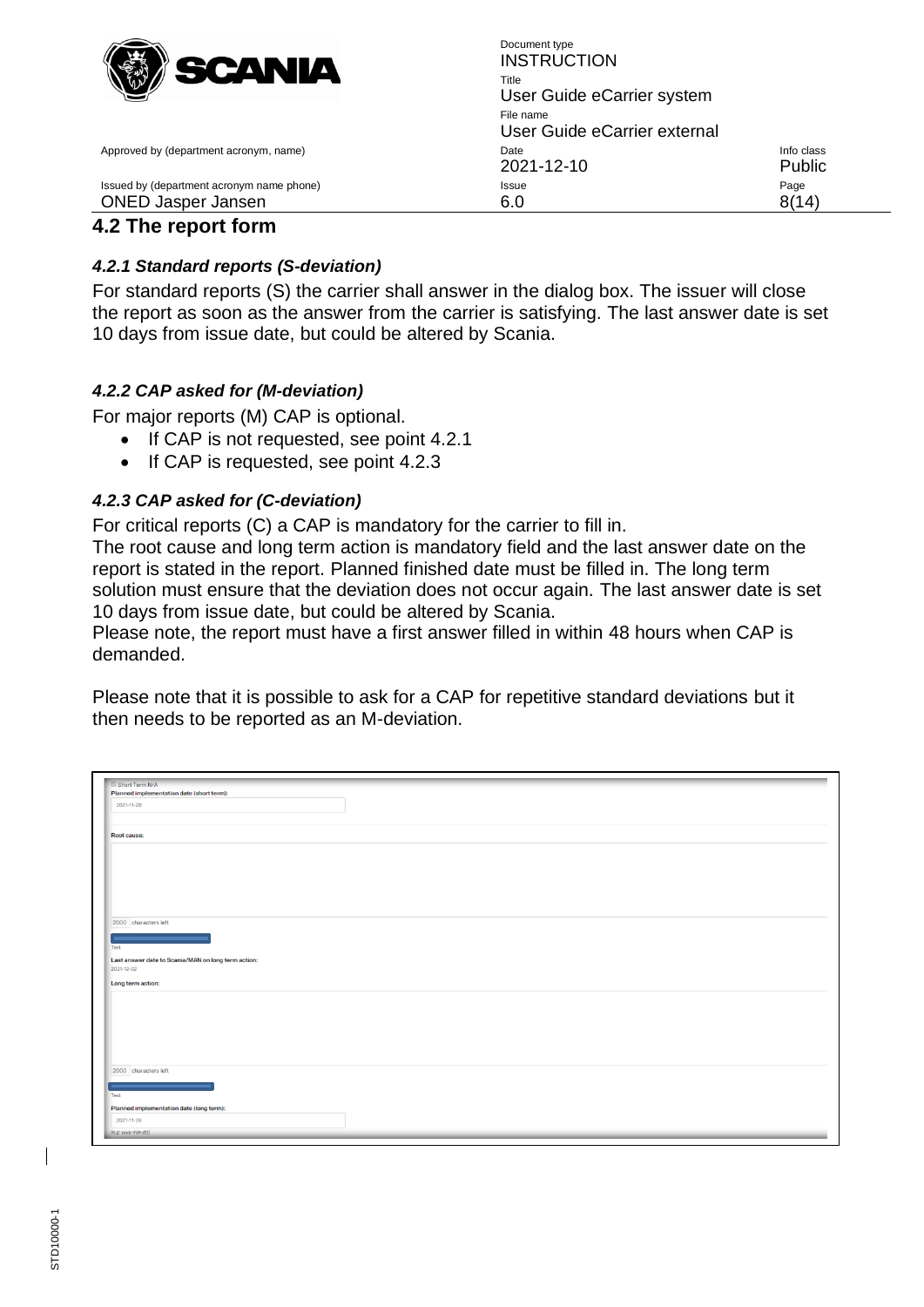

<span id="page-8-0"></span>*4.2.4 Save and Send*

When all information is added push the save and send button and the information will be sent to Scania (see picture 6)

Scania will respond with acceptance of long term action or ask for more information. When Scania have updated the report with either approval or comments you will receive an e-mail with information that the report has been updated.



### <span id="page-8-1"></span>**4.3 Carrier responsibility**

The Carrier is responsible to keep the contact information updated and also administrate the different users at the Carrier. For more info concerning administration of eCarrier see the Administration user guide that can be found in the system, under search update contacts.

Late answer on eCarrier reports can lead to escalation in Scania's Escalation Model. For more info about deviation handling at Scania see How Scania handles deviation from Carriers that can be found on the supplier portal.

If you have any questions concerning the system eQuality2, please send an e-mail to [Purchasing.system.support@scania.com](mailto:Purchasing.system.support@scania.com) 

If you have questions concerning a specific report, contact the issuer of the report or concerned transport coordinator.

### <span id="page-8-2"></span>**4.4 Support functions**

In this section some extra functionalities to support the process, are described.

### <span id="page-8-3"></span>*4.4.1 Attachments*

Attachments from Scania, here you have the possibility to add attachments of max 2 MB. It is however possible to add as many attachments as you like. Please note that you have to download all pictures which can take a rather long time if the files are too heavy. Attachments can not be removed once they have been added to the report.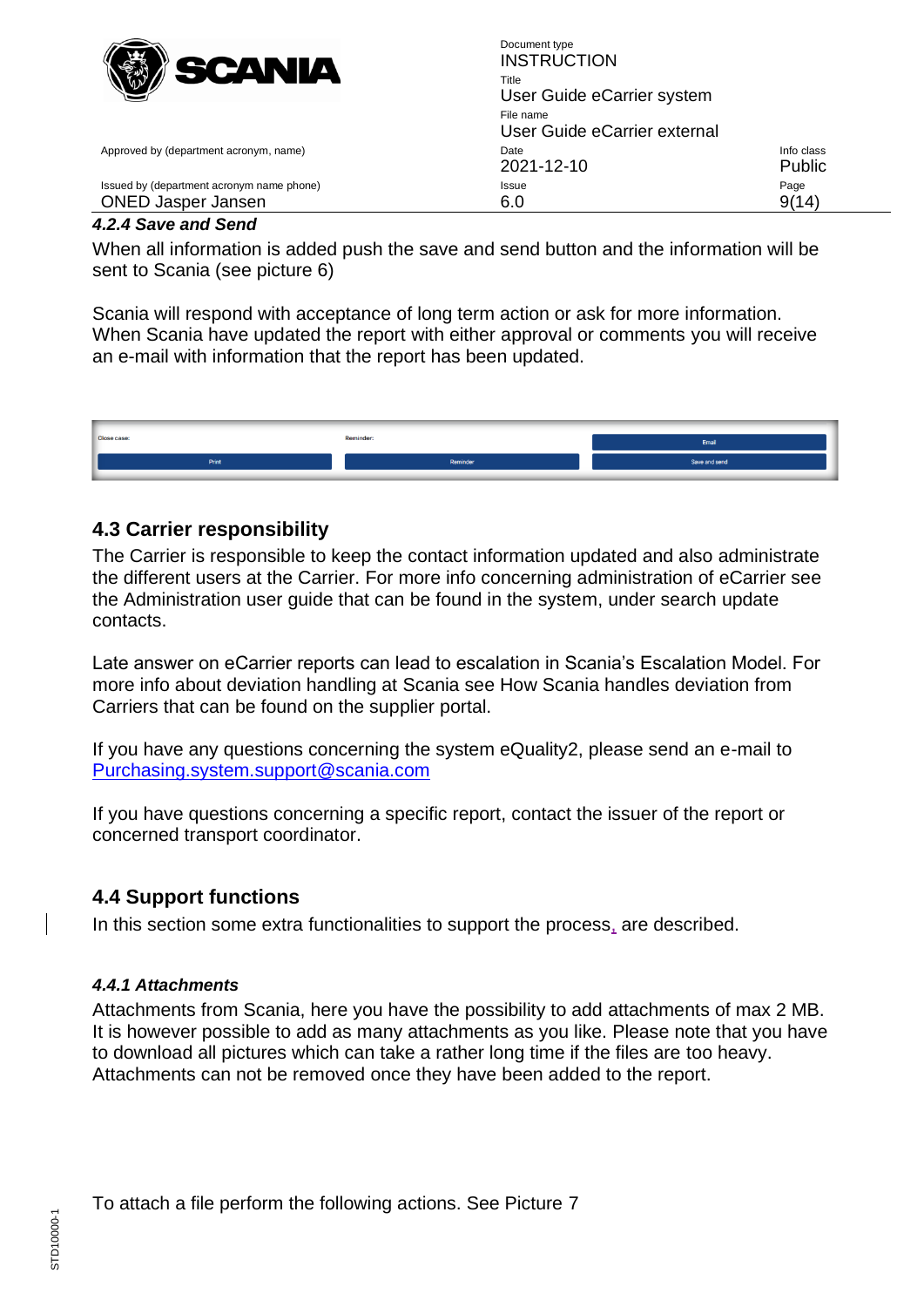

Document type **INSTRUCTION** Title User Guide eCarrier system File name User Guide eCarrier external Approved by (department acronym, name) and the Info class of the Info class of the Info class of the Info class 2021-12-10 Public Issued by (department acronym name phone) **Issue Issue Page** ONED Jasper Jansen 6.0 6.0 10(14)

- 1. Click browse button, an explorer window will pop-up
- 2. Select the file to add to the report
- 3. Press the open button in the explorer window
- 4. Press the add button in the report formulary

### <span id="page-9-0"></span>*4.4.2 Calendar*



In several places in the report you are asked to state date for different activities, by clicking the calendar button you will see a calendar (see Picture 8). Select the date by clicking in the calendar and the date will be added to the report.

### <span id="page-9-1"></span>*4.4.3 E-mail*

For all reports it is possible to create a sending list to add more people within your company that will receive information when this report is updated. It is also possible to add extra information that will be included in the mail sent to Scania.

To add people to the sending list and add information to the e-mail perform the following actions.

- 1. Press the e-mail button, a pop up window will appear.
- 2. Add a person to the sending list by marking the box next to the e-mail address of the person. Available people are the defined users by your company, for more info on how to add users see the Administrator user guide.
- 3. Add information in the boxes for subject and description, this info will be included in the e-mail that will be sent to all people on the Carrier sending list and the involved Scania personnel.
- 4. Press save and send.
- 5. The information will be sent when save and send is pushed at the end of the report formulary.

### <span id="page-9-2"></span>*4.4.4 Reminder*

To set a reminder, perform the following actions (see Picture 9):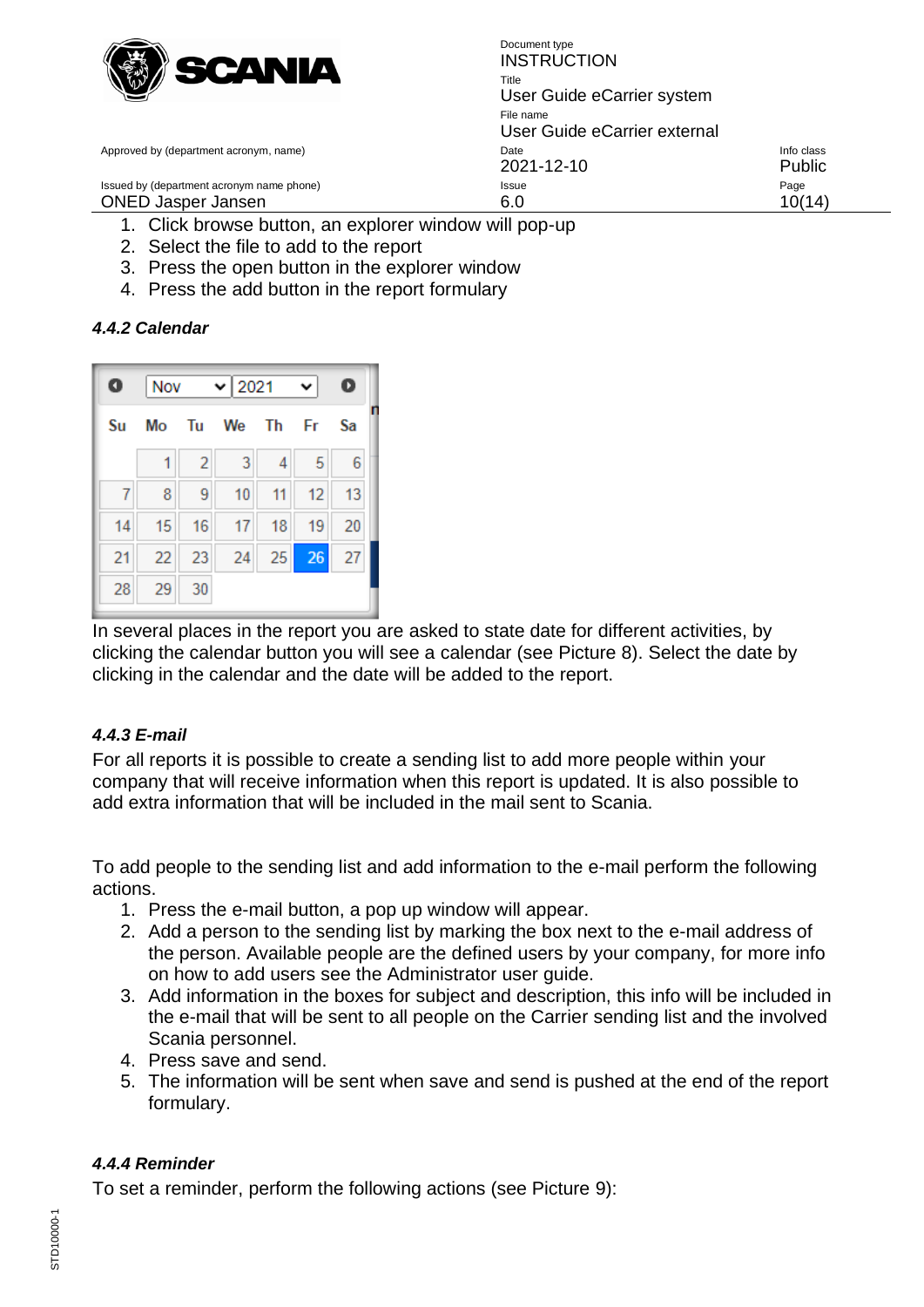

Document type **INSTRUCTION** Title User Guide eCarrier system File name User Guide eCarrier external Approved by (department acronym, name) and accompany control of Date Info class 2021-12-10 Public Issued by (department acronym name phone) **Issue Issue Page** ONED Jasper Jansen 6.0 6.0 11(14)

- 
- - 1. Click the Reminder button.
	- 2. Select the date and time when you would like to receive a reminder.
	- 3. Specify the subject and the text in the e-mail you will receive.
	- 4. Press save and close.

| Reminder       |                       | × |
|----------------|-----------------------|---|
| Date           | Time                  |   |
| 2021-12-08     | 07:00<br>$\checkmark$ |   |
| Mail subject   |                       |   |
| Reminder text  |                       |   |
|                |                       |   |
|                |                       |   |
| Save and close | Cancel                |   |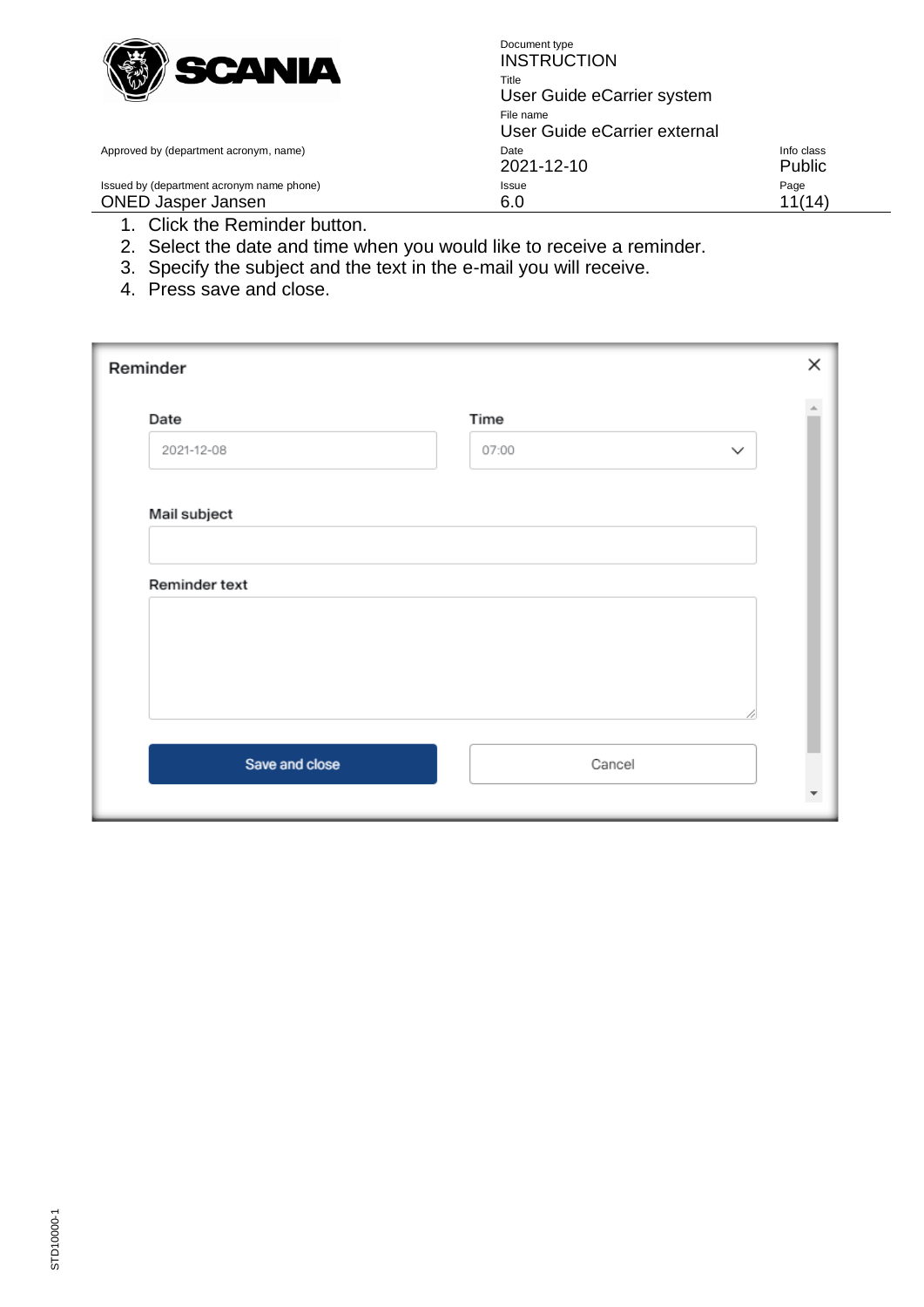

## <span id="page-11-0"></span>**5. Close case**

## <span id="page-11-1"></span>**5.1 CAP not demanded**

For standard reports (S) a CAP cannot be demanded and those reports shall be closed as soon as the answer from the carrier is satisfactory.

For major reports (M) it is optional to ask for a CAP. If no CAP is demanded the report shall be closed as soon as the answer from the carrier is satisfactory.

If a report should be re-called from Scania the button Withdrawn shall be used. The report will then be excluded from the statistics for the carrier.

## <span id="page-11-2"></span>**5.2 CAP demanded**

When CAP is demanded (M & C deviations), the carrier is required to fill in root cause and long term action plan within 10 days (or date specified by issuer of report) from the issuing date of the report. The long term action plan should consist of a planned finished date and date of first delivery according to the long term solution and with person who is responsible for the long term CAP. It is important that the long term solution solves the root cause and makes sure that this deviation not will occur again.

The issuer of the report should set the CAP completed in the drop down menu to Yes when he or she is satisfied with the Long term action.

The report can be closed when root cause and long term action have been filled in by the carrier and accepted by the issuer.

If a report should be re-called from Scania the button Withdrawn shall be used. The report will then be excluded from the statistics for the carrier.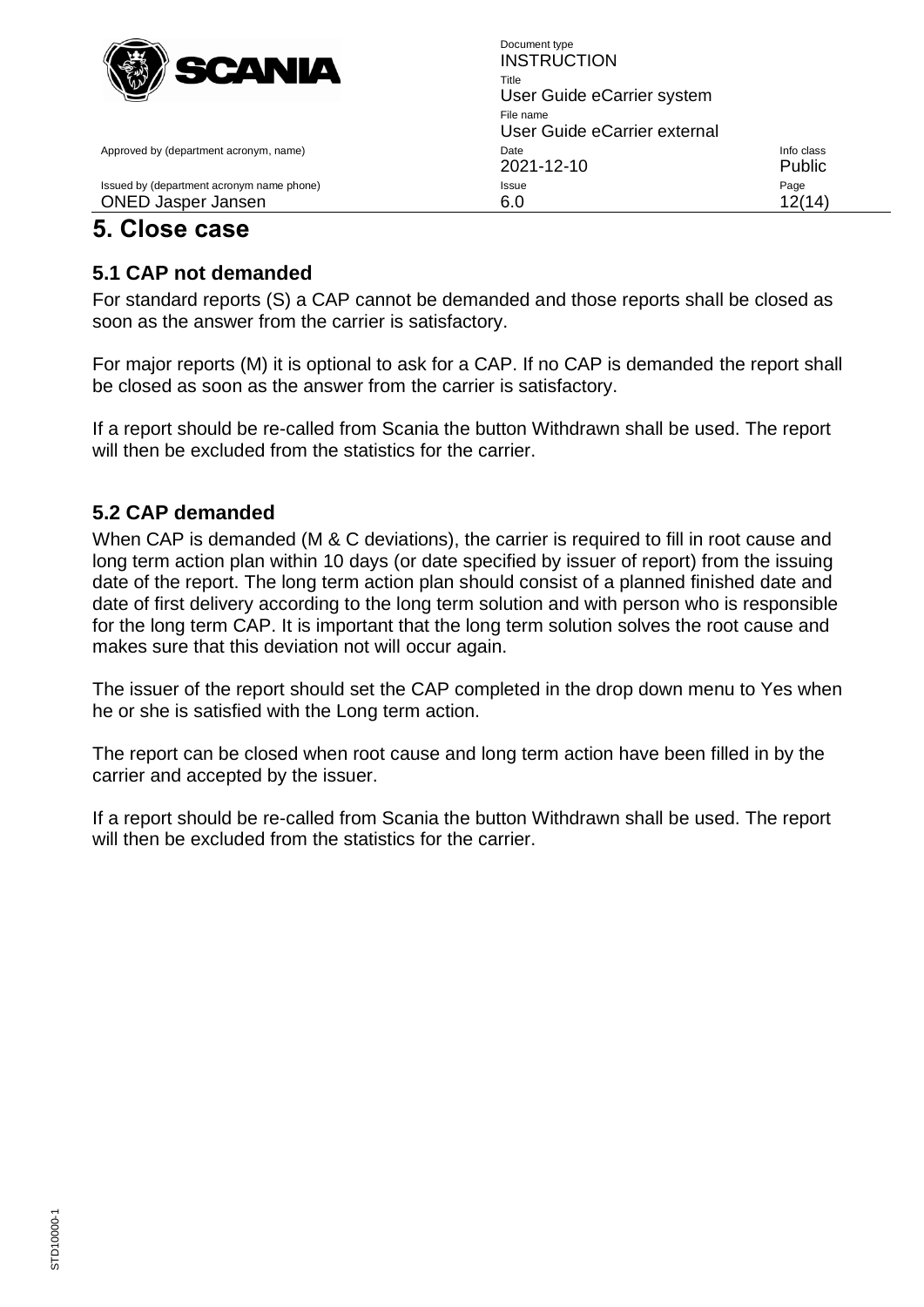

<span id="page-12-0"></span>

## **Appendix A Failure Mode Categories**

<span id="page-12-2"></span><span id="page-12-1"></span>**FMC (Failure Mode Categories) for eCarrier reports are:**

## <span id="page-12-3"></span>**Type of Report Outbound:**

- Driver/loadmaster safety issue Driver/loadmaster other deviation Wrong preparing of chassis Wrong loading of chassis Wrong cargo securing of chassis Truck and trailer in bad shape Loading/securing equipment in bad shape Other deviation Late delivery Late pick up Other reliability
- Damaged cargo Other quality **Documents** Poor knowledge of procedure Wrong or no pre-advice **Bad behaviour** Other information

## **Type of Report Inbound:**

Late delivery Late pick up Wrong equipment Equipment in bad shape Damaged cargo Wrong loading Wrong PRU Missing pallets Split consignment Bad cargo securing Damaged cargo - X-dock

Wrong loading - X-dock Wrong PRU - X-dock Missing pallet - X-dock Split consignment - X-dock **Documents** Poor knowledge of procedure Bad behaviour Wrong or no pre-advice Documents - X-dock